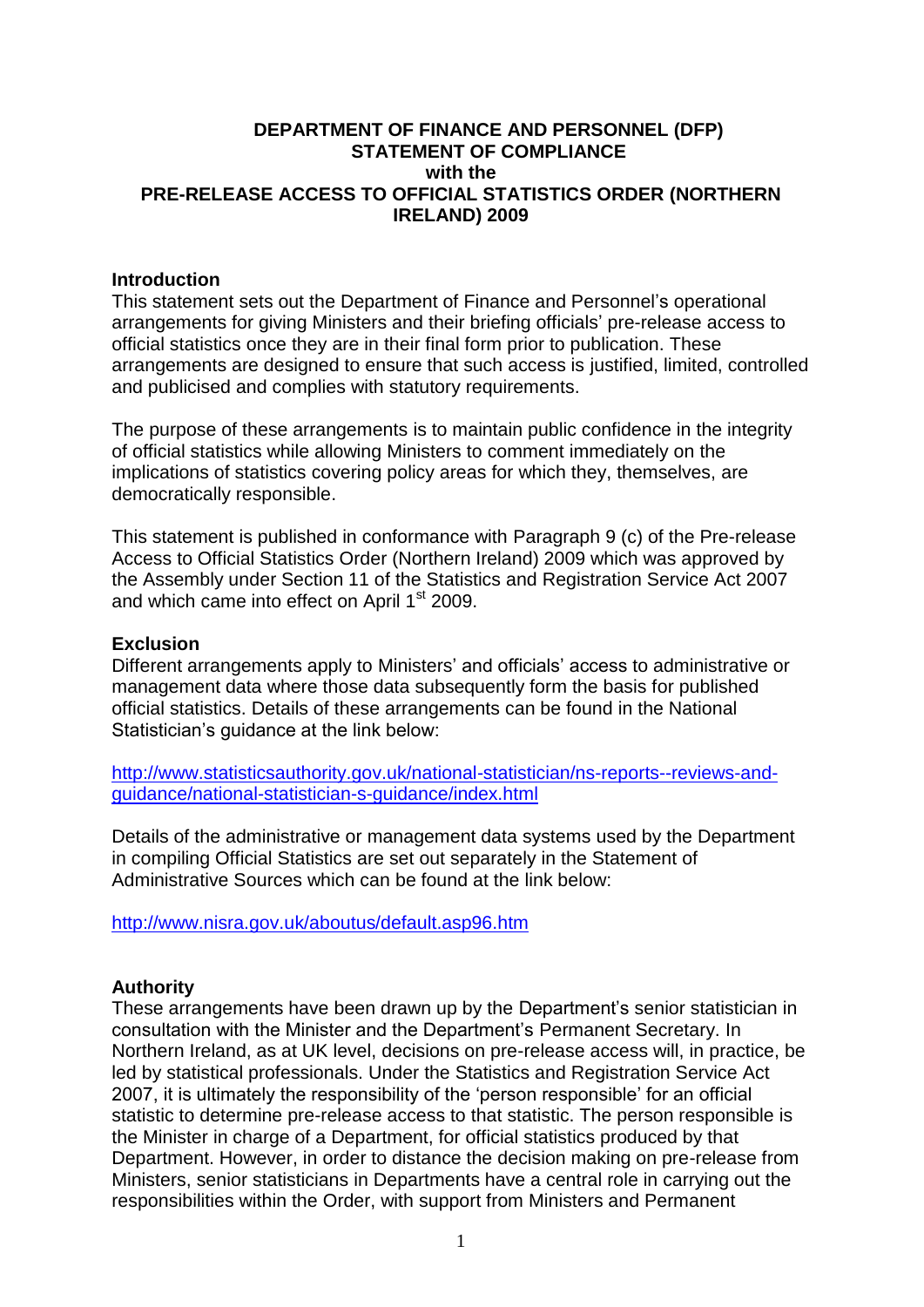Secretaries, and advice and guidance from the Chief Statistician as required. This means that in practice, the decision making process for pre-release access, including ensuring awareness of the rules, monitoring compliance, determining which statistics are eligible for pre-release and who gets pre-release access, is being led by senior statisticians. These activities will be assessed by the UK Statistics Authority for compliance.

# **General Principle**

The Department operates under the general principle that pre-release access to official statistics must be:

- limited to the minimum number of persons deemed necessary to allow the Minister to either:
	- o provide responses to questions, or make statements about those statistics at, or shortly after, their time of publication;
	- o take action just before, at, or shortly after the time of publication.
- allowed in circumstances where the public benefit likely to result from such access outweighs the detriment to public trust in official statistics likely to result from so doing.

## **Grant of advance access**

The arrangements set out in this statement are confined to those persons who meet the eligibility criteria set out in Annex A(i) attached. Recipients can, in addition, share their access with their immediate administrative support staff even though those staff may not directly engage with the statistics in question. Their advance access is limited to statistics which meet the eligibility criteria set out in Annex A(ii) attached, and which are in their final form prior to being published for the first time.

## **Documentation and Publication**

In the interests of openness and transparency, the Department maintains a public record on its website listing the titles of the statistical releases to which these arrangements apply, as well as the job titles of all those persons to whom prerelease access is granted, and the organisations to which they belong. Published lists of persons granted pre-release access relate to the most recent releases for any given official statistics publication. Previous lists are available on request from the Northern Ireland Statistics and Research Agency, Corporate Services Branch or by e-mail to:

#### [info.nisra@dfpni.gov.uk](mailto:info.nisra@dfpni.gov.uk)

#### **Period of access**

In line with the legislative rules, pre-release access to the Department's official statistics is restricted to a maximum of 24 hours before their public release on the following day – usually at 09.30.

In exceptional circumstances only, and in accordance with Paragraph 5 of the Prerelease Access to Official Statistics Order (Northern Ireland) 2009, the senior statistician may grant pre-release access in excess of 24 hours. They will only do this if, in their opinion, the public benefit outweighs the detriment to public trust which is likely to result from such extended access. When this happens, the senior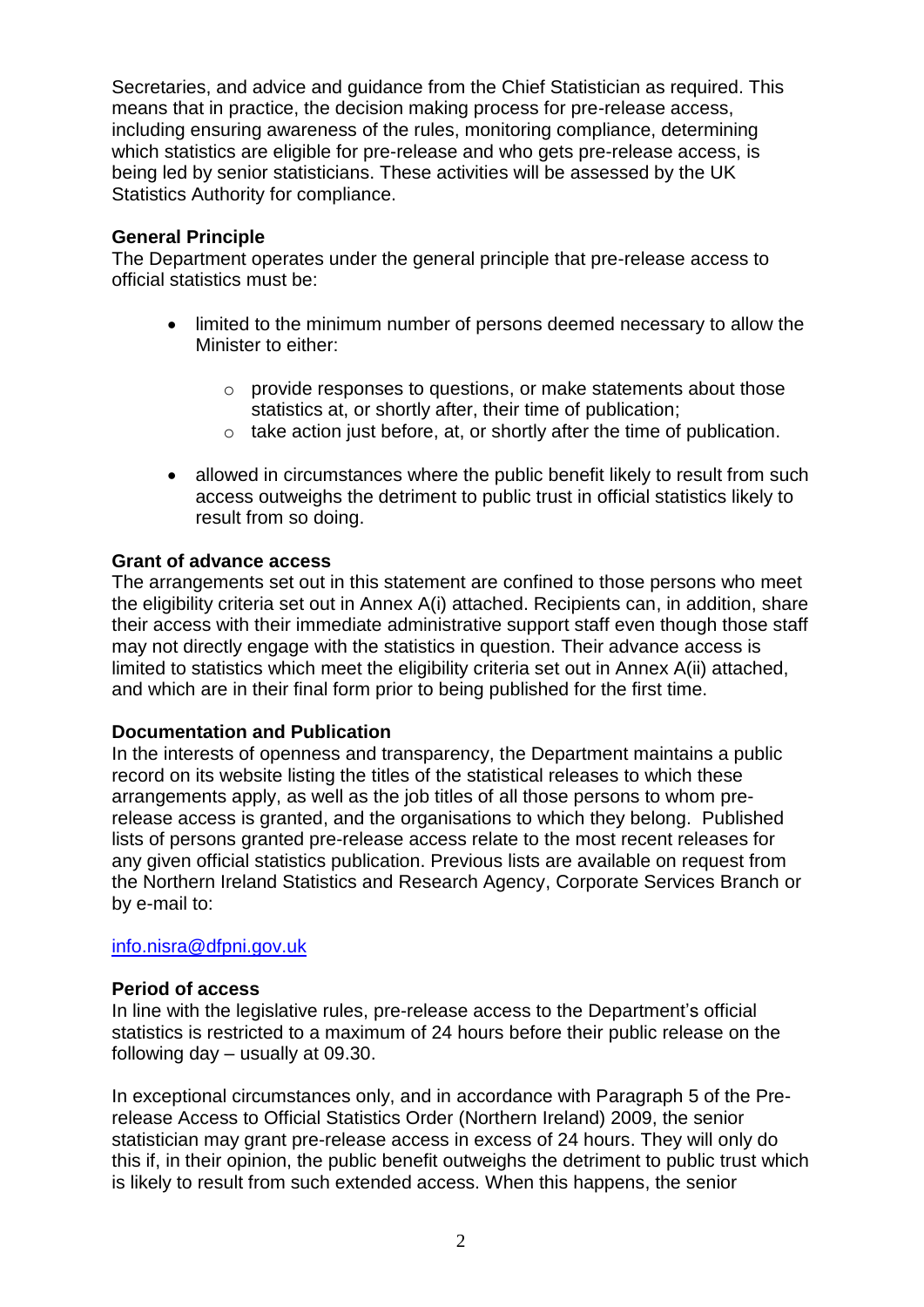statistician will publish on the Department's website their reasons for granting extended access, and will also inform the UK Statistics Authority.

# **Conditions of access**

Those persons who are given access to the Department's official statistics ahead of their release must keep the statistics secure and under embargo, and they must abide by certain conditions of access. They must avoid:

- disclosing the statistics or any part of a publication containing those statistics to any person not listed as a pre-release recipient;
- providing any indication of the size or direction of any trend revealed by the statistics;
- using such access for personal gain, or taking any action for political advantage;
- exploiting such access to change or compromise the content, presentation, or timing of publication of official statistics.

Where the statistics in question are market-sensitive, each recipient must sign a declaration to the above effect.

## **Special circumstances**

Aside from the circumstances described above, the senior statistician may also allow access to statistics ahead of their release to a limited number of persons in a limited number of special circumstances, sometimes for more than 24 hours. In each case, such access will be documented in the relevant release. For example:

- access may be given to the compilers of complementary reports due to be published at the same time as, or shortly after the statistics so that they can incorporate the latest available figures. Such access may also be longer than 24 hours;
- international organisations may gain access in order to compile supranational statistics; and
- in exceptional circumstances pre-release access may be extended to someone who is not an 'eligible person' as defined in the Order. In this case the UK Statistics Authority will be informed and the reason for such exceptional access published.

## **Breach of conditions of release**

In the event of the Department becoming aware of a breach of the principles and rules set out in the legislation and described in this statement, the Chief Executive of the Northern Ireland Statistics and Research Agency, as the senior statistician within DFP, will consider the need to notify the UK Statistics Authority. In the event that this is necessary, the Chief Executive will report the breach to the National Statistician for onward transmission to the Authority

Where the senior statistician considers that a breach was minor in nature, and resulted in no damage to the integrity of the statistics involved, the senior statistician may chose to deal with the matter informally through internal discussion.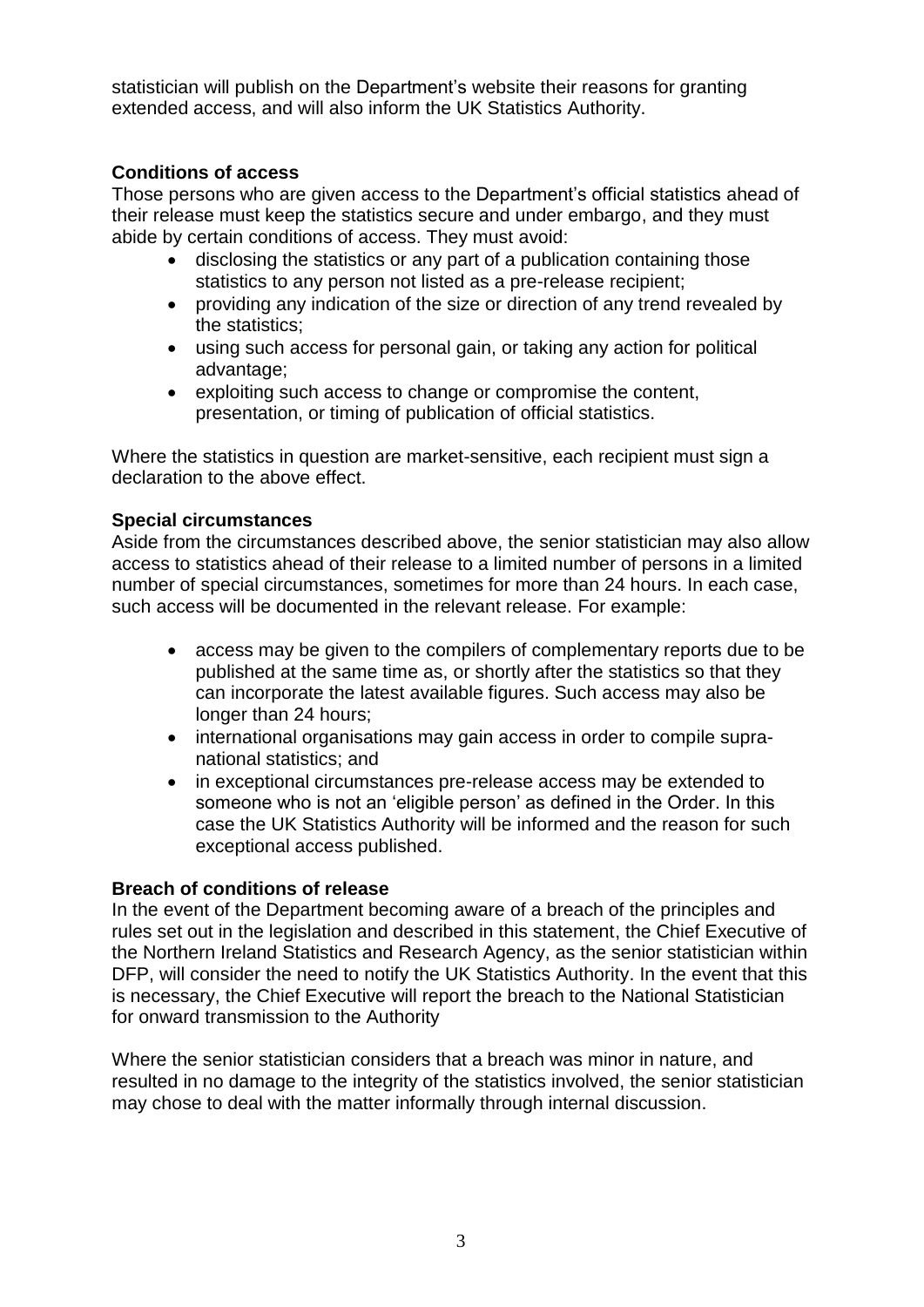### **Sanctions against non-compliance**

The senior statistician may, for a period, withdraw pre-release access from any person judged to have breached the conditions of their access.

In addition, a heavier sanction can be imposed by the UK Statistics Authority which has a statutory duty to assess the extent to which any organisation's 'National Statistics' comply with the Pre-release Access to Official Statistics Order (Northern Ireland) 2009 and with the associated obligations set out in this statement. The Authority can, for instance, challenge an organisation where it considers that prerelease access is not justified or where an organisation is failing to conform with these arrangements. It can also withdraw, or consider withdrawing, 'National Statistics' designation from the statistics in question.

In the event of any such challenge or any such withdrawal the senior statistician will publish the Department's response on the Department's website along with the Department's plans for achieving conformance.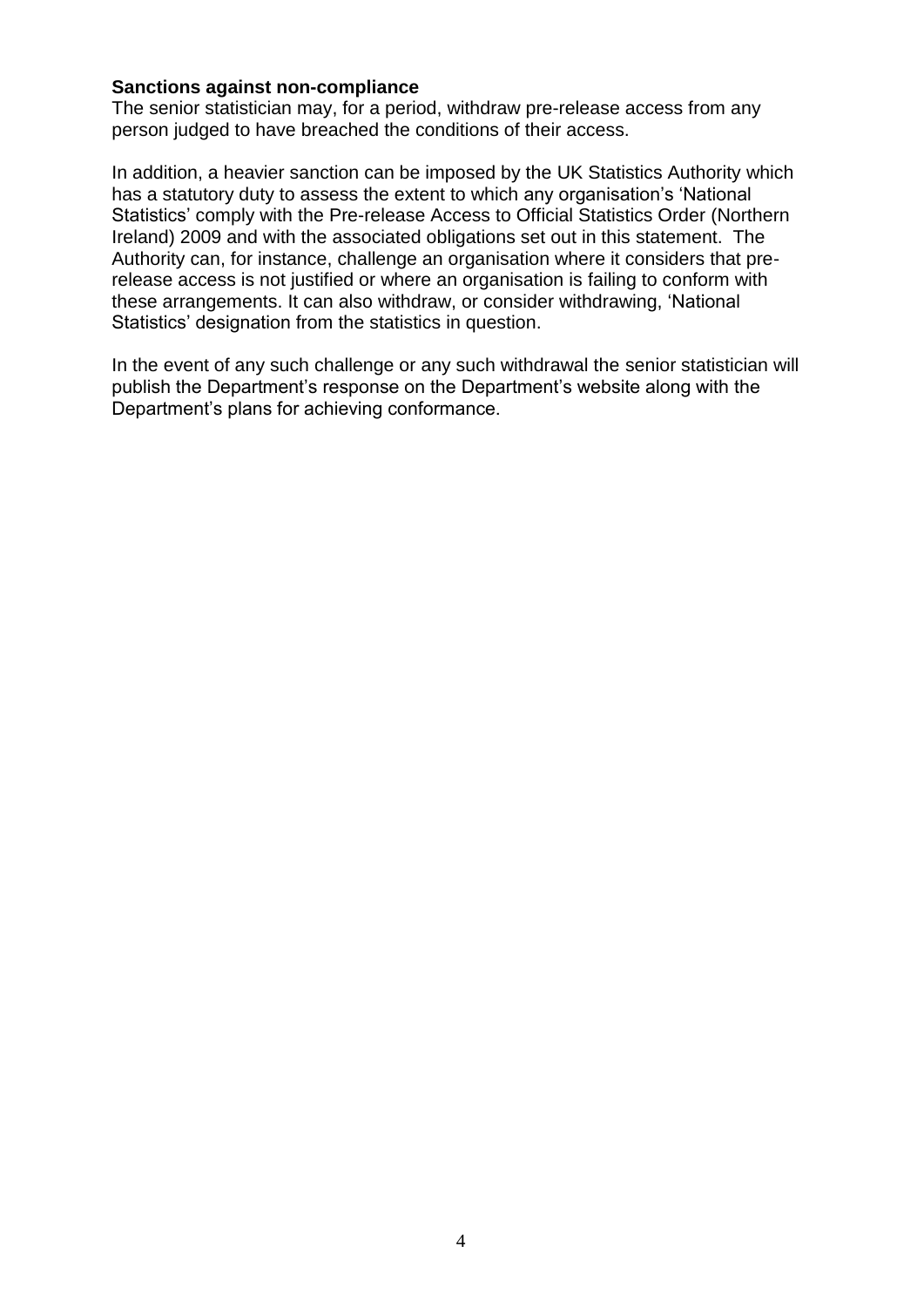# **DEFINITIONAL NOTES:**

#### (a) Pre-release access

In the context described above, the phrase 'pre-release access' covers privileged access to statistical releases in their final form prior to being placed in the public domain. It does not cover pre-release access available to:

- those staff intimately engaged in the process of producing and disseminating the statistics in question (including those responsible for overseeing this process);
- those persons requested by the producers of statistics to quality assure the statistics before their public release.

However the restrictions listed under 'Conditions of access' above do apply to the above.

### (b) Senior Statistician

Departments/bodies which employ a large number of government statisticians or produce a large number of official statistics will normally appoint a senior statistician. In DFP the senior statistician is the Chief Executive of the Northern Ireland Statistics and Research Agency.